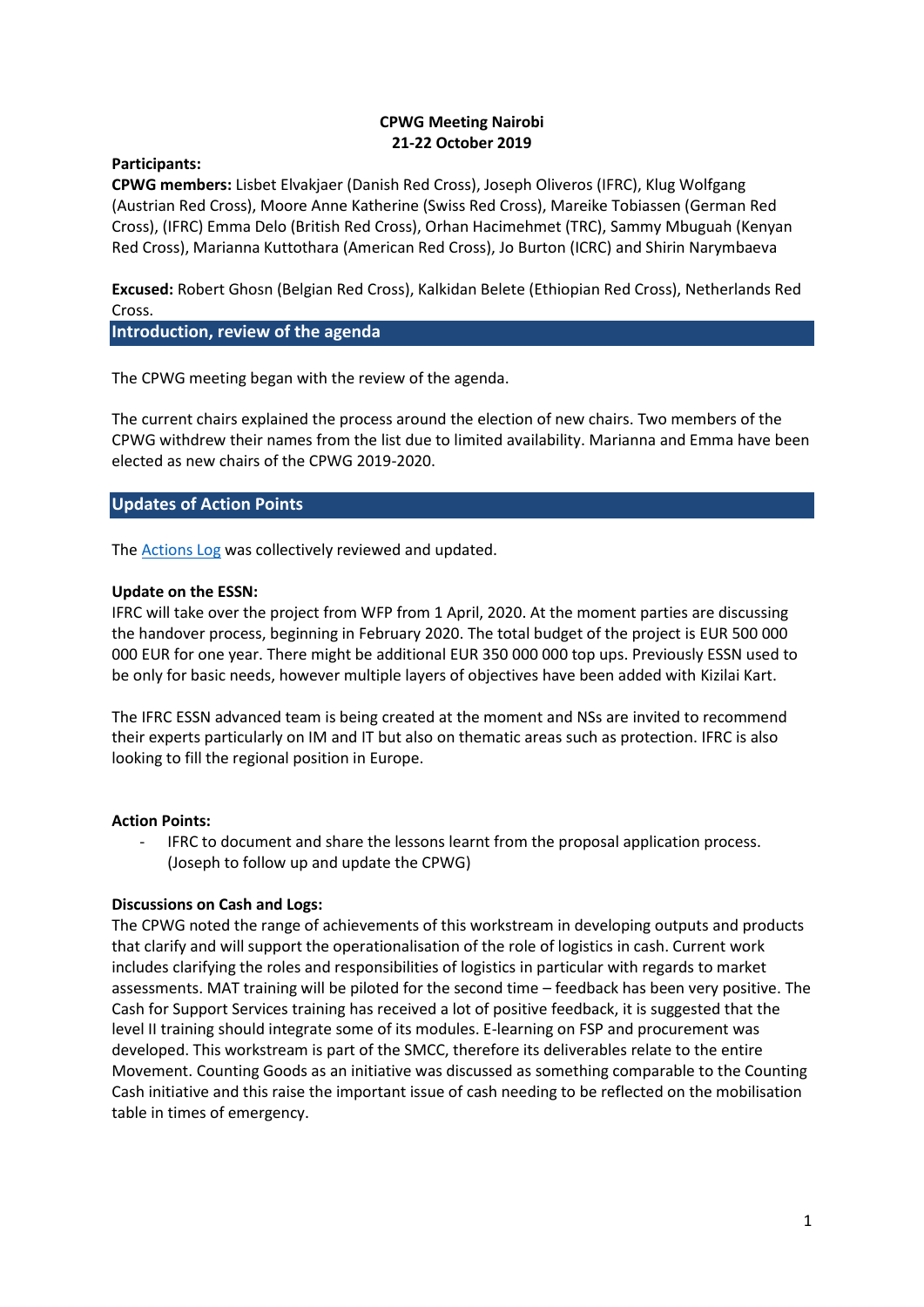**Cash and Surge Optimization Process**: Surge optimization process aims at achieving operational excellence. It started in 2017 to address the deficiencies in international surge response, looking at a framework, personnel, and tools to improve performance and accountability in emergency operations. In terms integration of cash:. Three role profiles were developed using the existing cash technical competency framework as an important place holder in the process. These will need to be updated in 2020 once the updated cash competency framework is in place:

- CVA Coordinator (Assessment)
- CVA Officer (Implementation)
- Cash IM

A consultant was hired to review technical competency framework for cash. Cash IM was developed combining cash competencies, IM competencies and additional roles/responsibilities. Activities and deliverables for cash coordinator and an IM support service were mapped.

**PER and Cash Preparedness Mapping** was shared. Linkages between Cash Preparedness and PER, FbF, OCAC need to be better explored. Feedback from NS's going through these processes is that they underestimated the level of effort, resources and time these processes take when committing to these initiatives.

# **Action points/Decisions:**

- Integrate the Preparedness Dashboard with Counting Cash Visualization. Joseph and Lisa to take this forward and update the CPWG in 2020

# **CPWG Workplan**

The CPWG members reviewed the activities that were already defined, identified the status and gaps with an idea that the prioritized activities become the CPWG's workplan.

## **Action Points:**

- Clean and share the CPWG workplan
- CPWG members are to brainstorm activities under the following headlines (a survey link will be sent out to collect input):
	- Research Agenda/Evidence building
	- Updating guidance and tools
	- Keeping movement and ourselves updated on key developments on cash (Stronger link Regional WG, Updating cash hub)
	- **Advocacy**

# **Updating the Movement Cash Preparedness Guidance and Tools**

E. Delo presented the progress made in updating the Cash Preparedness Guidance and Tools. The guidance are to be completed by the end of Q1 2020.

#### **Action points**

- Summary indicators and detailed technical guidance will be re-shared. Once shared, the CPWG will have 2 further weeks for comments.
- Indicator 5 is to be separated to measure satisfaction and CEA separately.

# Day 2

# **IM Working Group update:**

The IM WG update presentation can be found [here.](https://docs.google.com/presentation/d/1ffUMCZ6lWxbiGq1NruTd9317P3aCM2BFdXmVF81Qc98/edit#slide=id.p)

Cash IM role profile was developed. E-learning module that combines cash and IM skills development is being created. The IM WG is working closely with the SIMS network and hopes to be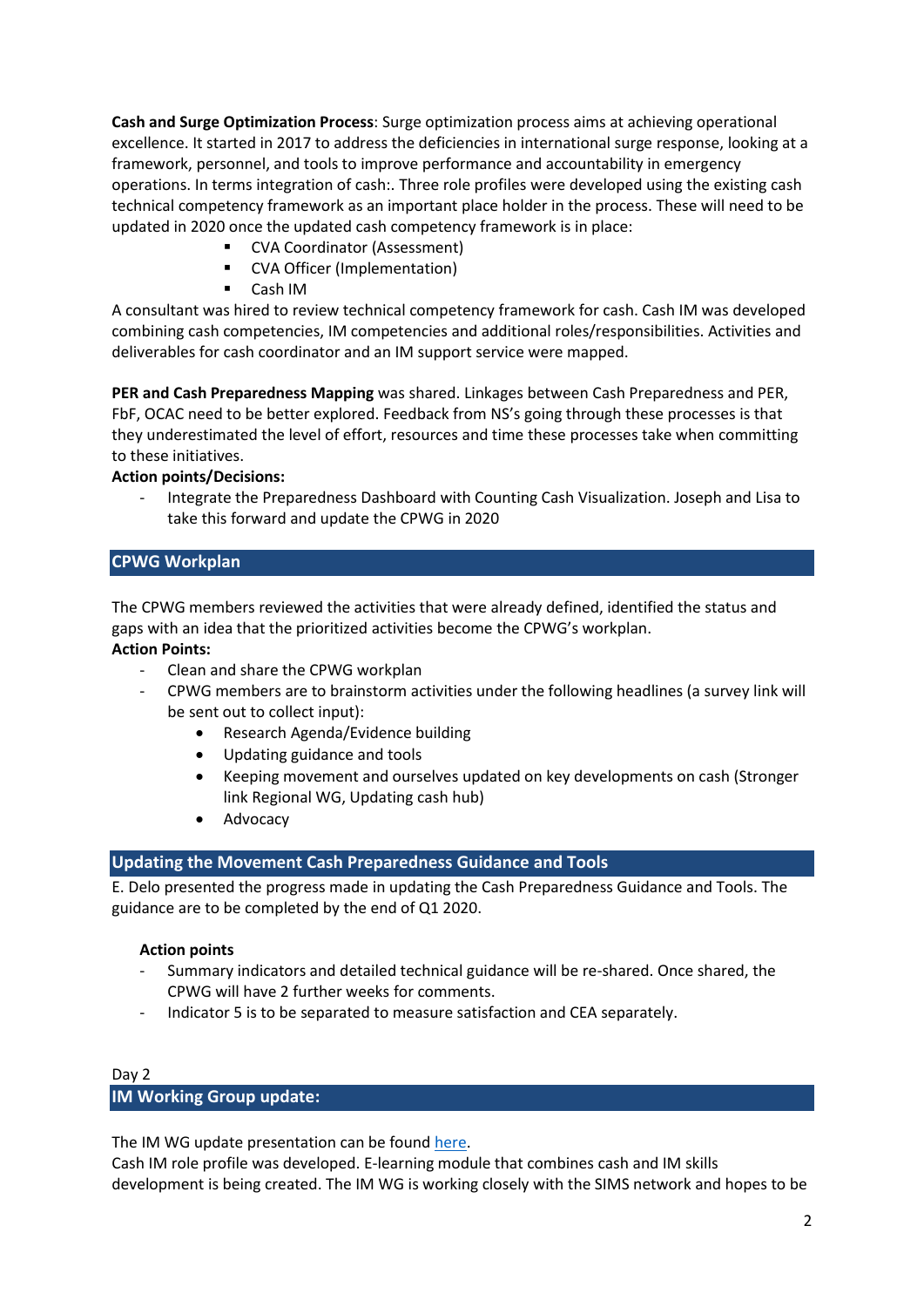embedded in the SIMS framework. Cash IM Regional Workshop in Europe is planned for early November.

Review of the RC2 (the enhanced version of ODK) is planned.

## **Questions:**

- Cash IM profile how resourced is it? There are already people that fit both IM and cash profiles.
- Can Red Rose handle case management for the Bahamas operations case management is more than the management of data points. AmCross is doing an analysis of various case management platforms which are not cash specific but should be able to serve as referral to livelihoods and shelter programs.
- Why we are not going for standardized tools? Data collection and data management are two different things. KOBO and ODK are standard tools for data collection within the Movement. For data management it is relatively new and context specific – IM Cash WG endorsed the Red Rose after a rigorous evaluation process and it is now in evidence building phase via roll out in different contexts. For surge standardization of tools is feasible. For NS it is easier to agree on standards rather than tools. With regards to Red Rose vs RC2, the maturity levels are different. Red Rose allows customization and provides a support mechanism.

**Counting Cash** exercise results were presented: The number of people reached is lower in 2018 than for 2017 due to a range of factors still being analyzed that include a reduced number of disasters in the year and the ICRC data that has not yet been added. CPWG needs to discuss how to reach out to a range of NS not currently providing data e.g. Japan

## **Training Group update:**

The WG group has three priority projects:

- Competency Framework and Role Profiles
- Updated Modular Training
- Training Management Platform

The purpose of Competency Framework review is to:

- 1. Develop Movement CVA Competency Framework aligned to IFRC's Global Surge competency framework and suitable across all HR management and development activities.
- 2. Develop role profiles capturing key competencies for different Movement CVA profiles.

The WG completed a desk review of the existing competency activities currently supporting the Movement personnel and a review of existing competency frameworks and JDs. At the moment the WG is completing key informant interviews. During the session the WG collected CPWG input.

#### **Action Points:**

- All to complete CVA Competency Framework and Role Profile questionnaire (in google folder) and send directly to Jackie Frize [\(frizeatwork@hotmail.com\)](mailto:frizeatwork@hotmail.com) by Monday 28th October.
- Group to feedback directly to Marianna/Jenny if there are any further comments on direction of the competency framework recommendations.